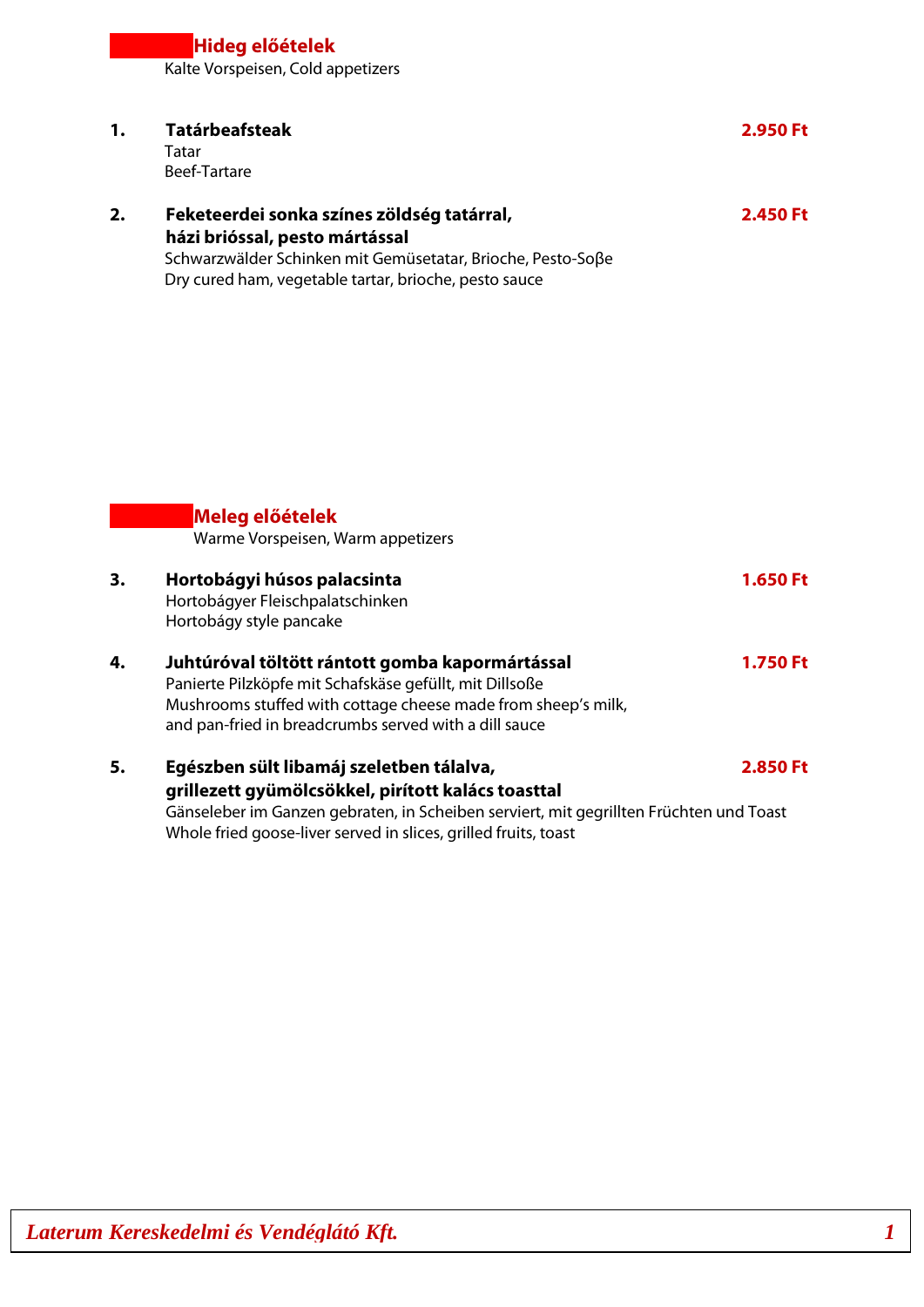|     | Levesek<br>Suppen, Soups                                                                                                            |               |
|-----|-------------------------------------------------------------------------------------------------------------------------------------|---------------|
| 6.  | Brokkoli krémleves sajttal<br>Brokkolicremesuppe mit Käse<br>Cream of broccoli soup with cheese                                     | <b>700 Ft</b> |
| 7.  | Zeller krémleves pirított zsemlekockával<br>Selleriecremesuppe mit gerösteten Brötchenwürfeln<br>Cream of celery soup with croutons | <b>700 Ft</b> |
| 8.  | Tejfölös gombaleves<br>Pilzsuppe mit saurer Sahne<br>Mushroom soup with sour cream                                                  | <b>850 Ft</b> |
| 9.  | Görög gyümölcsleves<br>Griechische Obstsuppe<br>Greek fruit soup                                                                    | <b>700 Ft</b> |
| 10. | Erőleves tojással<br>Kraftbrühe mit Ei/Consommé with eggs                                                                           | <b>650 Ft</b> |
| 11. | Csontleves cérnametélttel<br>Brühe mit Fadennudeln<br>Broth with vermicelli                                                         | <b>850 Ft</b> |
| 12. | Csontleves májgaluskával<br>Brühe mit Leberknödeln<br>Broth with liver dumpings                                                     | <b>950 Ft</b> |
| 13. | Tejfölös bableves<br>Bohnensuppe mit saurer Sahne<br>Beans soup with sour cream                                                     | <b>850 Ft</b> |
| 14. | Tárkonyos csirkeragu leves<br>Hühnerragoutsuppe mit Estragon<br>Chicken ragout soup with tarragon                                   | 1.100 Ft      |
| 15. | Alföldi gulyásleves<br>Gulaschsuppe auf Tiefebener Art<br>Goulash soup Alföld style                                                 | 1.200 Ft      |
| 16. | Jókai bableves<br>Bohnensuppe auf Jókai Art<br>Bean soup Jókai style                                                                | 1.050 Ft      |
| 17. | <b>Babgulyás</b><br>Bohnengulasch/Bean goulash                                                                                      | 1.200 Ft      |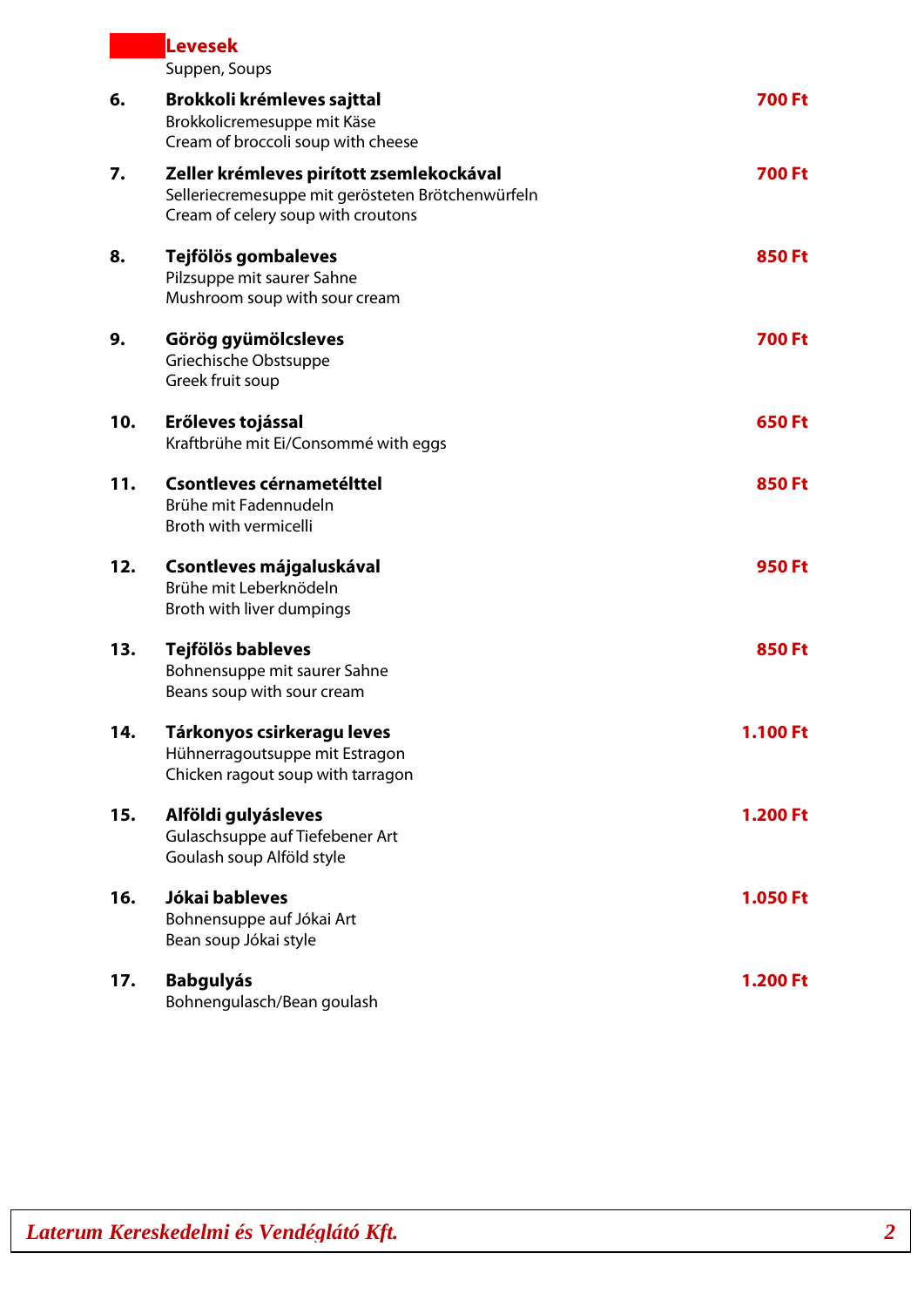|     | <b>Halételek</b><br>Fischgerichte, Fish dishes                                                                        |               |
|-----|-----------------------------------------------------------------------------------------------------------------------|---------------|
| 18. | Roston sült lazacfilé<br>Lachsfilet vom Rost<br>Roasted fillet of salmon                                              | 2.650 Ft      |
| 19. | Pontyszelet rántva<br>Paniertes Karpfenfilet<br>Fillet of carp pan-fried in breadcrumbs                               | 2.350 Ft      |
| 20. | Tengeri halfilé rántva<br><b>Paniertes Seefischfilet</b><br>Sea fish fillet pan-fried in breadcrumbs                  | 1.850 Ft      |
| 21. | Fogas filé Kárpáti módra<br>Zanderfilet auf Kárpáti Art<br>Pike-perch fillet in "Kárpáti"style                        | 3.150 Ft      |
| 22. | Bundázott harcsafilé füstös köntösben,<br>Gebratenes Welsfilet im geräucherten Mantel<br>Fried catfish in smoked coat | 2.950 Ft      |
| 23. | Halételekhez választható mártások<br>Soβen zu den Fischgerichten, Sauces for fish dishes<br>Fehérboros mártások       | <b>550 Ft</b> |
|     | Weißweinsoβe, White wine sauce<br>- Kárpáti<br>Soβe "Kárpáti", Karpatien                                              | <b>550 Ft</b> |
|     | - Citromos<br>Zitronensoβe, Lemon                                                                                     | 550 Ft        |
|     | - Gombamártás<br>Pilzsoße, Mushroom sauce                                                                             | <b>550 Ft</b> |
|     | - Tejszínes parmezános<br>Rahmsoße mit Parmesan, Creamy sauce with parmesan                                           | 650 Ft        |
| 24. | Paradicsomos mártások<br>Tomatensoβe, Tomato based sauces                                                             |               |
|     | - Pestos paradicsomos<br>Soβe mit Pesto und Tomaten, Pesto sauce with tomato                                          | <b>550 Ft</b> |
|     | - Chillis paradicsomos<br>Tomatensoße mit Chilli, Tomato sauce with chilli                                            | <b>550 Ft</b> |
|     | - Fokhagymás paradicsomos<br>Tomatensoße mit Knoblauch, Tomato sauce with garlic                                      | <b>550 Ft</b> |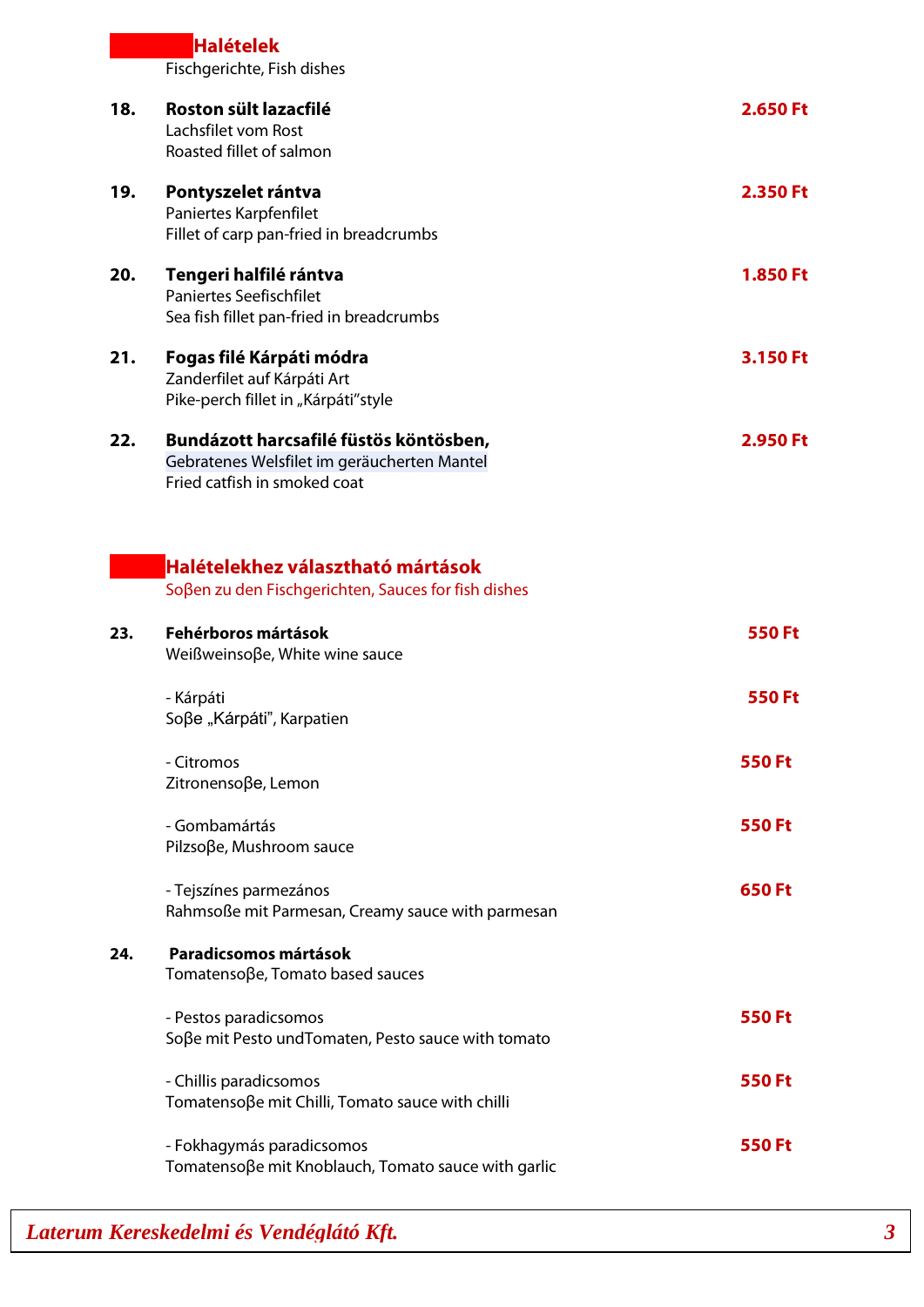|     | <b>Készételek</b><br>Fertiggerichte, Dishes prepared in advance                                                                                                                         |          | kis adag<br>kleine Portion<br>small portion |
|-----|-----------------------------------------------------------------------------------------------------------------------------------------------------------------------------------------|----------|---------------------------------------------|
| 25. | Sertéspörkölt<br>Schweinspörkölt<br>Pork stew                                                                                                                                           | 1.650 Ft | <b>1.250 Ft</b>                             |
| 26. | Vörösboros marhapörkölt<br>Rindspörkölt, gekocht mit Rotwein<br>Beef stew                                                                                                               | 1.950 Ft | 1.350 Ft                                    |
| 27. | Baranyai töltött szármák<br>(füstölt kolbász, főtt füstölt tarja)<br>Gefülltes Kraut mit geräucherter Wurst und geräuchertem Kamm<br>Stuffed cabbage with smoked sausage and spare ribs | 1.750 Ft | 1.300 Ft                                    |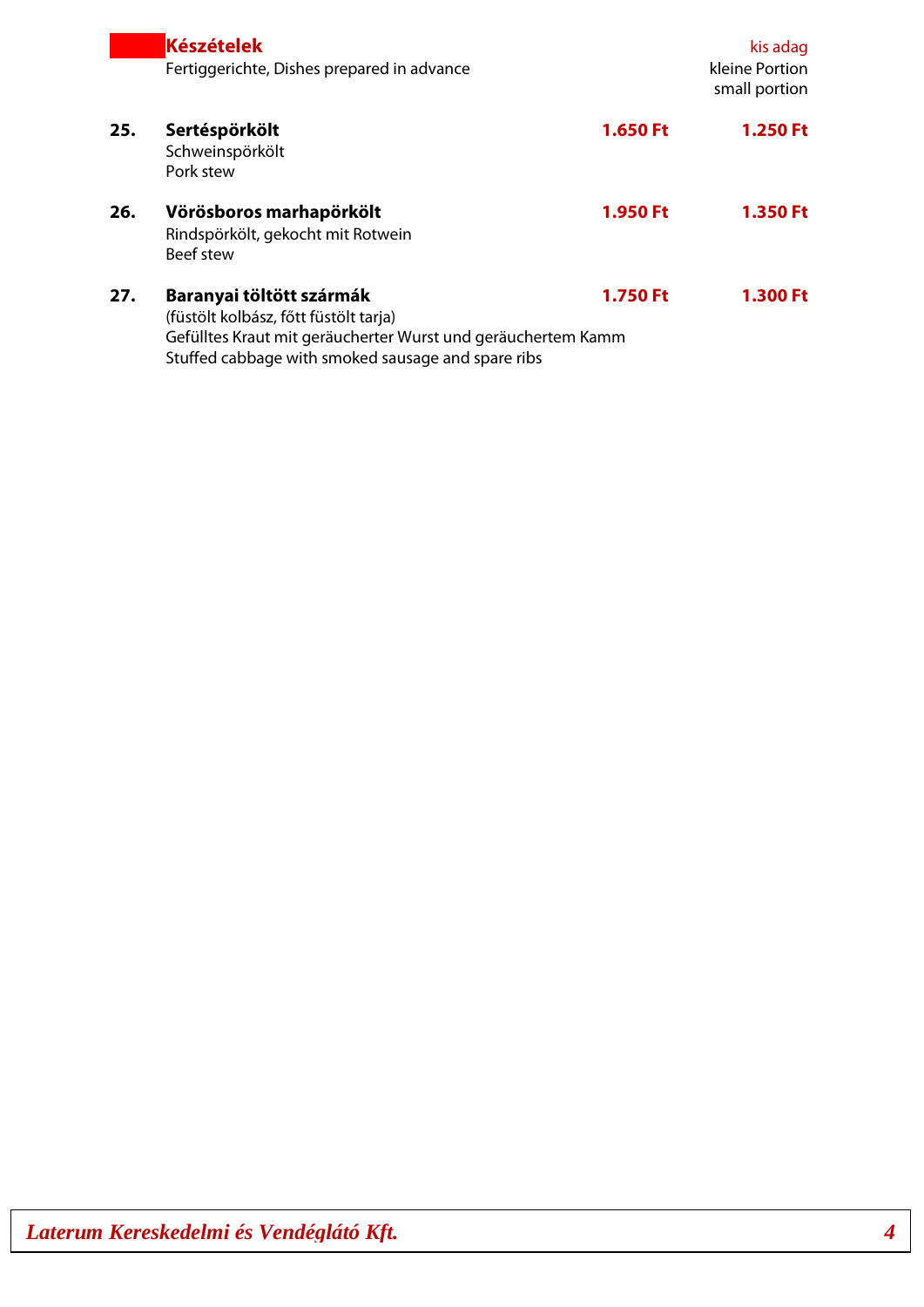|     | Szárnyas frissensültek<br>kis adag<br>kleine Portion                                                                                                                                                                                                                    |                 |               |
|-----|-------------------------------------------------------------------------------------------------------------------------------------------------------------------------------------------------------------------------------------------------------------------------|-----------------|---------------|
|     | Geflügel, Poultry dishes                                                                                                                                                                                                                                                |                 | small portion |
| 28. | Grillezett libamáj érmék gyümölcsösös mártással<br>Gegrillte Gänselebermedaillons mit Obstsoße<br>Grilled gooseliver with fruit sauce                                                                                                                                   | 3.350 Ft        |               |
| 29. | Szezámmagos bundázott csirkemellfilé<br>Paniertes Hühnerbrustfilet im Sesammantel<br>Breaded chicken breast with sesame seeds                                                                                                                                           | 1.550 Ft        | 1.100 Ft      |
| 30. | Csirkemellfilé párizsiasan<br>Hühnerbrustfilet auf Pariser Art / Battared chicken breast fillet                                                                                                                                                                         | 1.550 Ft        | 1.100 Ft      |
| 31. | Rántott csirkemellfilé<br>Paniertes Hühnerbrustfilet / Breaded chicken breast fillet                                                                                                                                                                                    | 1.550 Ft        | 1.100 Ft      |
| 32. | Roston sült csirkemell filé<br>Hühnerbrustfilet vom Rost / Grilled chicken breast fillet                                                                                                                                                                                | 1.550 Ft        | 1.100 Ft      |
| 33. | Párizsi pulykamell filé<br>Putenbrustfilet auf Pariser Art/ Battared turkey breast fillet                                                                                                                                                                               | 1.650 Ft        | 1.200 Ft      |
| 34. | Rántott pulykamellfilé<br>Paniertes Putenbrustfilet / Breaded turkey breast fillet                                                                                                                                                                                      | 1.650 Ft        | 1.200 Ft      |
| 35. | Hannoveri pulykamell tekercs<br>Putenbrustroulade auf Hannover Art / Turkey breast rolls Hannover style                                                                                                                                                                 | 1.850 Ft        | 1.300 Ft      |
| 36. | Aszalt szilvával töltött pulykamell tekercs<br>Putenbrustroulade mit Dörrpflaume gefüllt<br>Turkey breast rolls filled with prunes                                                                                                                                      | <b>1.750 Ft</b> | 1.250 Ft      |
| 37. | Kijevi jércemell<br>Hühnerbrust auf Kijever Art/Pullet breast Kiev style                                                                                                                                                                                                | 1.650 Ft        | 1.200 Ft      |
| 38. | Farmer saláta grillezett csirkemell filével<br>(balzsamecet, capry bogyó)<br>Farmersalat mit Hühnerbrustfilet vom Rost<br>(mit Balsamicoessig und Kapern)<br>Grilled chickenbreast fillet and farmer's salad(with balsamic vinegar and capers)                          | 1.950 Ft        |               |
| 39. | Kemencében sült kacsacomb<br>steak burgonyával, almás lilakáposztával<br>Im Ofen gebratene Entenkeule mit Steakkartoffeln und Apfel-Rotkraut<br>Oven-baked duckleg with steak potatoes and red cabbage with apple                                                       | 2.300 Ft        |               |
| 40. | Gesztenyével töltött pulykamell filé<br>szezámmagos bundában vörösboros áfonyával<br>Mit Kastanien gefülltes Putenbrustfilet im Sesammantel mit Heidelbeeren im Rotwein<br>Chestnut filled turkey breast in sesame seed breadcrumbs and blueberries with red wine sauce | 1.950 Ft        |               |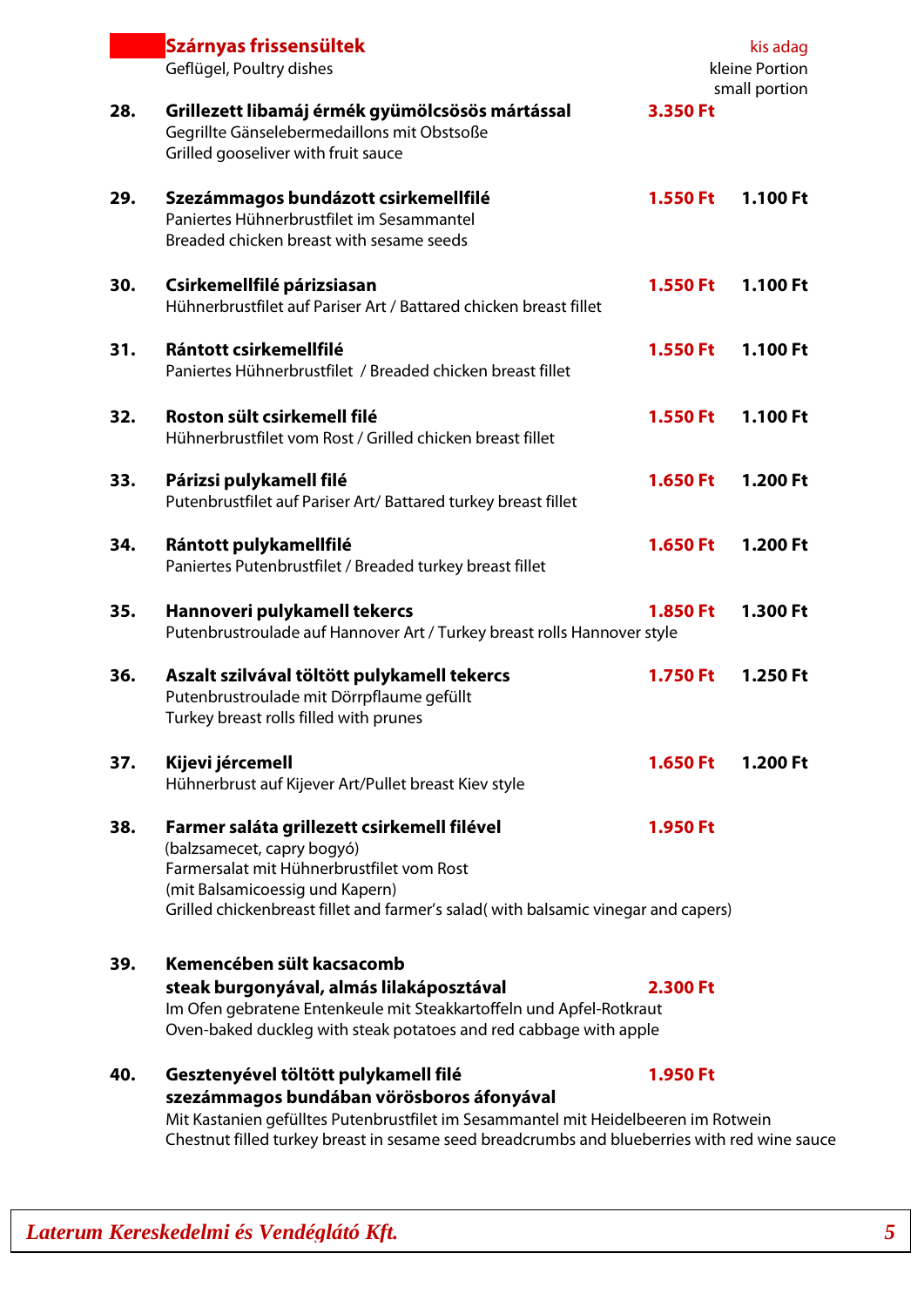|     | Sertésből készült frissensültek<br>Vom Schwein, Pork dishes                                                                                                                                                                                                                                                                 |                 | kis adag<br>kleine Portion<br>smallportion |
|-----|-----------------------------------------------------------------------------------------------------------------------------------------------------------------------------------------------------------------------------------------------------------------------------------------------------------------------------|-----------------|--------------------------------------------|
| 41. | Rántott sertésszelet<br>Paniertes Schweineschnitzel/Breaded pork                                                                                                                                                                                                                                                            | 1.550 Ft        | 1.050 Ft                                   |
| 42. | Párizsi sertésszelet<br>Schweineschnitzel auf Pariser Art/Battered pork                                                                                                                                                                                                                                                     | 1.650 Ft        | 950 Ft                                     |
| 43. | Parasztos sertéskaraj<br>Schweinekotelett auf Bauer Art<br>Pork chop peasant style                                                                                                                                                                                                                                          | 1.850 Ft        | 1.150 Ft                                   |
| 44. | Zengővárkonyi sertéstekercs /Tájjellegű<br>(Uborkával, sonkával, sajttal töltve, tekerve és rántva)<br>Schweineroulade auf Zengővárkony Art<br>(panierte Schweineroulade mit Gurken, Schinken und Käse gefüllt)<br>Pork roulade Zengővárkony style (filled with diced gherkin,<br>ham, mushrooms, pan-fried in breadcrumbs) | 1.850 Ft        | 1.150 Ft                                   |
| 45. | Tarjával-füstölt sajttal töltött sertésszelet rántva<br>Paniertes Schweineschnitzel mit Kamm und geräuchertem Käse gefüllt<br>Pork filled with clod and smoked cheese,<br>pan-fried in breadcrumbs                                                                                                                          | <b>1.850 Ft</b> | 1.150 Ft                                   |
| 46. | Szűzérmék Gulner módra<br>(szalonnás lecsós szűz, korong burgonya, kakastaréj)<br>Schweinemedaillons nach Gulner Art (mit Letscho, Speck Kartoffeln und gebratenem Speck)<br>Medallions in Gulner style (bacon, onion pepper, tomato sauce) with potato and fat bacon                                                       | 2.250 Ft        |                                            |
| 47. | <b>Cordon Bleu</b><br>(sonkával-sajttal töltött sertésszelet rántva)<br>Cordon Bleu<br>(paniertes Schweineschnitzel mit Schinken und Käse gefüllt)<br>Cordon Bleu (breaded pork filled with ham and cheese, pan-fried in breadcrumbs)                                                                                       | 1.650 Ft        |                                            |
| 48. | Cigánypecsenye<br>Ziegeunerbraten/Pork cutlet Gipsy style                                                                                                                                                                                                                                                                   | 1.850 Ft        |                                            |
| 49. | Mustáros pikáns pecsenye<br>Pikanter Braten mit Senf/Pork cutlet with mustard                                                                                                                                                                                                                                               | 1.650 Ft        |                                            |
| 50. | <b>Brassói aprópecsenye</b><br>Schweinebraten nach Brassoer Art/Pork strips Brasso style                                                                                                                                                                                                                                    | 1.550 Ft        | 1.050 Ft                                   |
| 51. | Borzas szűzérmék<br>Schweinemedaillons mit Kartoffelraspeln/Pork medaillons                                                                                                                                                                                                                                                 | <b>1.750 Ft</b> |                                            |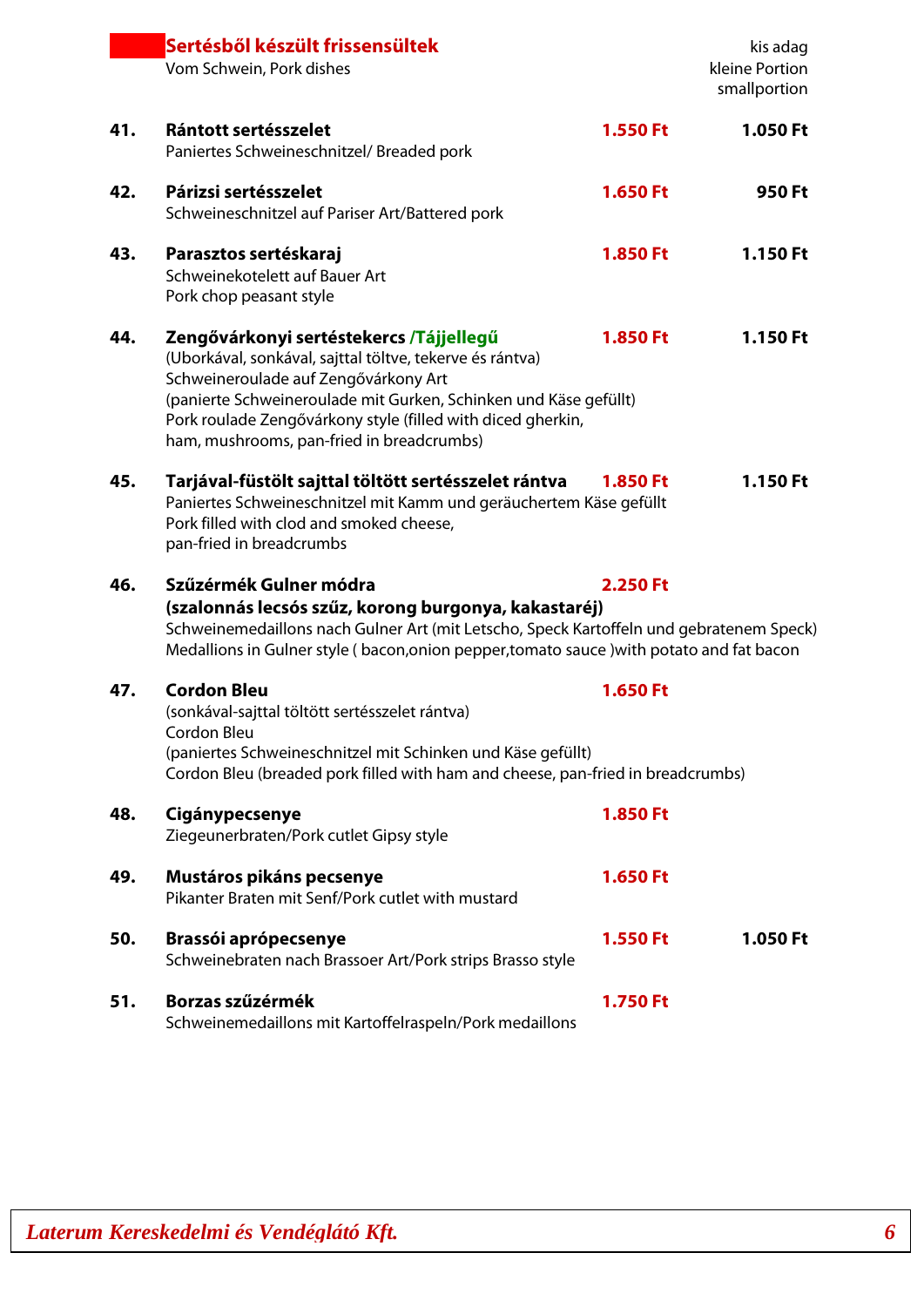## Vom Schwein, Pork dishes

**Sertésből készült frissensültek**

## **52. Erdélyi fatányéros 3.100 Ft**

(3 fajta hús, kakastaréj, körettel) Siebenbürgener Holzplatte (3 verschiedene Fleischsorten, gebratener Speck und Beilage) Transylvanian mixed grill (three kinds of meat, fat bacon and side dish)

## **53. Laterum tál /2 személyes 6.250 Ft**

(Füstölt tarjával, füstölt sajttal töltött sertésszelet rántva, mustáros pikáns pecsenye, párizsi csirkemell, rántott sajt, virslirózsa, vegyes körettel) Laterumplatte für 2 Personen (paniertes Schweinschnitzel mit geräuchertem Kamm und Käse gefüllt, pikantes Schweinschnitzel mit Senf gebraten, Hühnerbrust auf Pariser Art, panierter Käse, Würstchenrose und gemischte Beilage) Laterum plate for 2 person (breaded pork filled with smoked clod and cheese, piquant roast with mustard, battared turkey breast fillet, breaded cheese, fried sausage, and a mixed side dish)

### **54. Bakonyi sertésszelet 1.650 Ft**

Schweineschnitzel auf Bakony Art/ Pork Bakony style

## **55. Szűzjava roston, erdei gombamártással 2.250 Ft vagy sült hagymás petrezselyem mártással**

Schweinefilet mit Waldpilzsoβe oder Petersiliensoβe mit Zwiebeln Fillet mignon of pork with forest mushroom sauce or parsley sauce with onion

# **56. Mézes-gyömbéres sertéskaraj grillezett 2.450 Ft barackkal, krokettel**

**tükörtojással, lyoni hagymakarikákkal**

Schweineschnitzel mit Honig und Ingwer mit gegrilltem Pfirsich und Kroketten Porkfillet with honey and ginger, grilled peaches and croquettes

## **57. Sertéstarja zselici módra, 2.250 Ft**

Schweinekamm nach Zselic Art mit Spiegelei und Zwiebelringen nach Lyoner Art Pork clod with egg sunny side up and onion Lyon style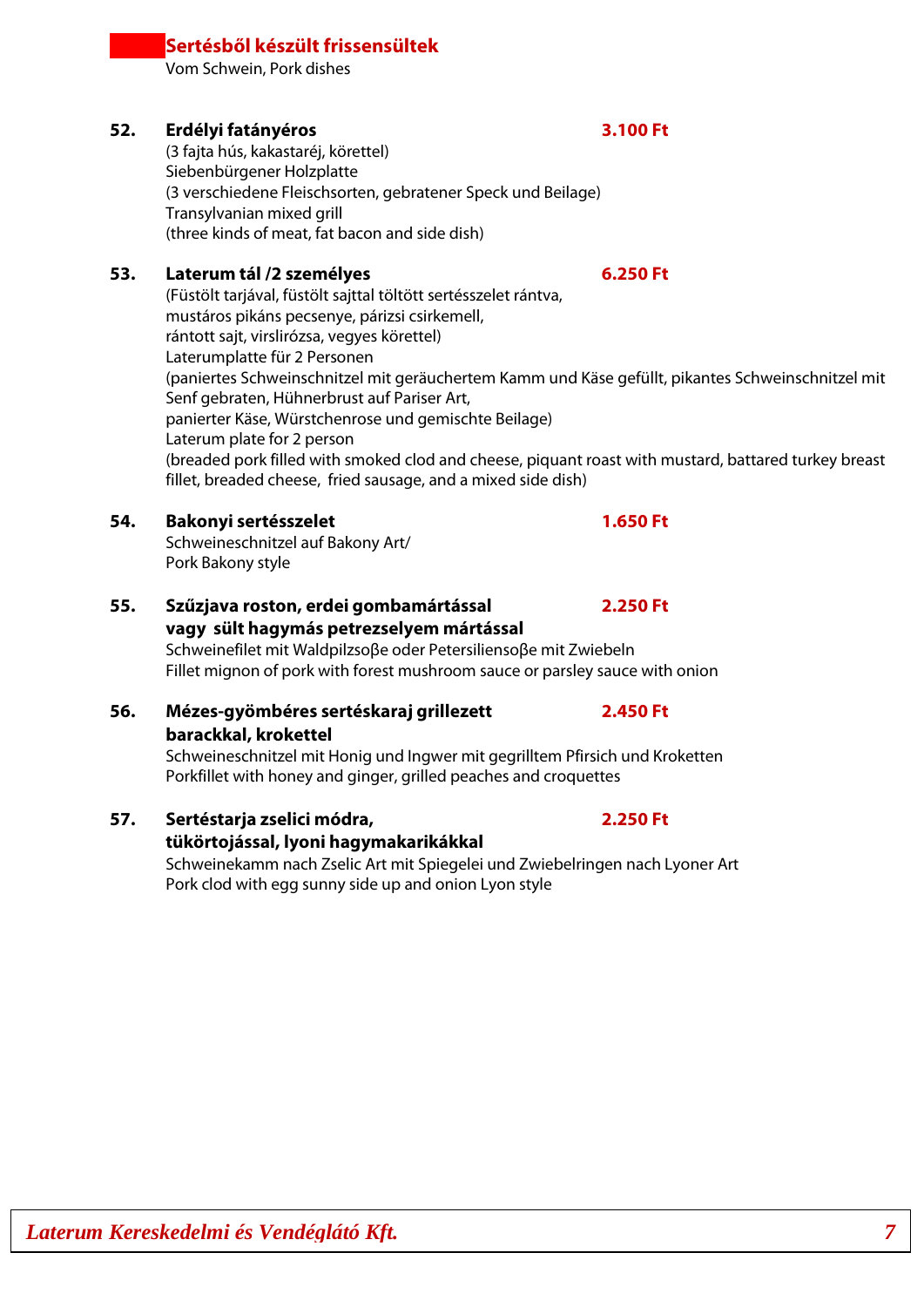# **Marhából készült frissensültek**

(Vom Rind, Beef dishes)

| 58. | Hátszíncsíkok grillezett zöldségekkel halmozva<br>ínyenc mártással                                                                                           | 2.750 Ft |
|-----|--------------------------------------------------------------------------------------------------------------------------------------------------------------|----------|
|     | Lendengeschnetzeltes mit gegrilltem Gemüse und Gourmetsoße<br>Sirloin stripes with grilled vegetables and gourmet sauce                                      |          |
| 59. | Hagymás rostélyos                                                                                                                                            | 2.750 Ft |
|     | Zwiebelrostbraten/Rib-steak with fried onion                                                                                                                 |          |
| 60. | Rumsteak vörösboros mártással                                                                                                                                | 3.100 Ft |
|     | Rumpsteak mit Rotweinsoße                                                                                                                                    |          |
|     | Rumpsteak with a red wine sauce                                                                                                                              |          |
| 61. | Rossini bélszín hercegnő burgonyával<br>(pirított kacsamáj barnamártással és roston sült gombával halmozva)<br>Rossini Lendenbraten mit Prinzessinkartoffeln | 4.350 Ft |
|     | (geröstete Entenleber mit brauner Soße und Pilzen vom Rost)<br>Rossini loin with Duchess potatoes and grilled mushroom on top                                |          |
| 62. | Bélszín Holstein módra                                                                                                                                       | 3.650 Ft |
|     | Lendenbraten auf Holstein Art/Loin Holstein style                                                                                                            |          |
| 63. | <b>Chateaubriand</b>                                                                                                                                         | 5.800 Ft |
|     | (fűszeres steak, vajban párolt zöldség halmok)<br>Chateaubriand/Chateaubriand                                                                                |          |
| 64. | Bélszínérmék grillezett zöldségágyon                                                                                                                         | 3.950 Ft |
|     | Lendenmedaillons mit gegrilltem Gemüse<br>Beef medaillons with grilled vegetables                                                                            |          |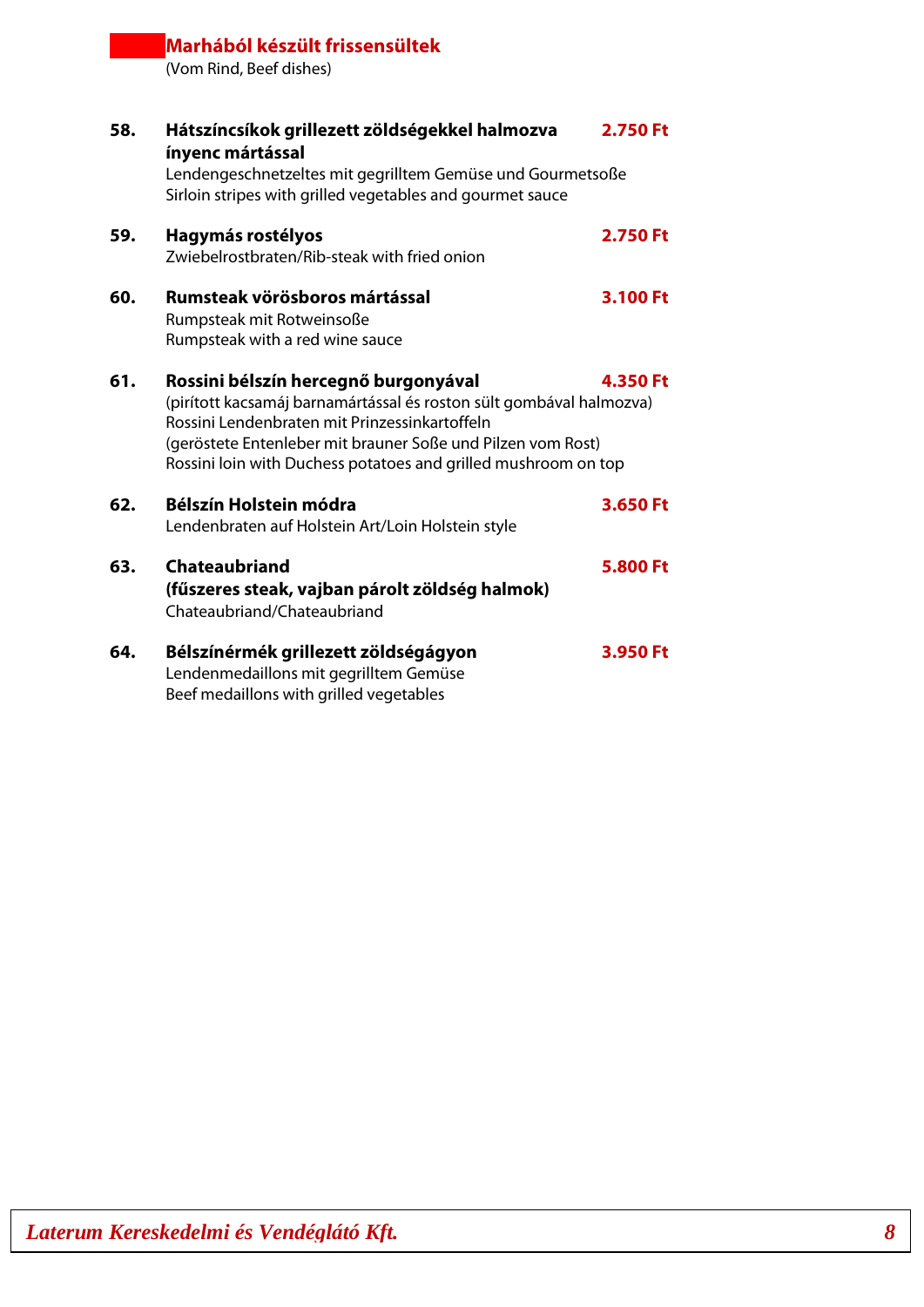|     | <b>Vegetáriánus</b><br>Vegetarische Speisen, Vegetarian dishes                                                                                             |          | kis adag<br>kleine Portion<br>small portion |
|-----|------------------------------------------------------------------------------------------------------------------------------------------------------------|----------|---------------------------------------------|
| 65. | Rántott sajt<br>Panierter Käse/Cheese pan-fried in breadcrumbs                                                                                             | 1.650 Ft | 1.050 Ft                                    |
| 66. | Rántott gomba<br>Panierte Pilzköpfe/Mushrooms pan-fried in breadcrumbs                                                                                     | 1.550 Ft | 1.050 Ft                                    |
| 67. | Cukkíni érmék mandulás bundában<br>Zucchini in Mandelpanade<br>Zucchini breaded with almonds                                                               | 1.550 Ft |                                             |
| 68. | Rántott Camambert sajt áfonya lekvárral<br>Gebackener Camembert mit Preiselbeermarmelade<br>Camembert pan-fried in breadcrumbs served with cranberry sauce | 1.650 Ft |                                             |

**Vegán**

Vegane Speise, Vegan dishes

**69. Zöldséges köles fasírt, fokhagymás olívában pirítva, 2.200 Ft**

**padlizsán kockákkal, paradicsommártással** Gemüse-Hirsenbratlinge mit in Knoblauchöl gerösteten Auberginenwürfeln und Tomatensoβe Millet rissole with vegetables seared in garlic olive oil with diced eggplants and tomato sauce

- **70. Pirított tofu szeletek, olívás kerti zöldségekkel 2.000 Ft** Geröstete Tofuscheiben mit Gemüse aus dem Garten Seared tofu chops with vegetables in olive oil
- **71. Hamis sólet (bab, zöldség, árpagyönggyel) 1.950 Ft** Falscher "sólet" (Bohnen, Gemüse, Graupen) Fake cholent (bean, vegetables, pearl barley)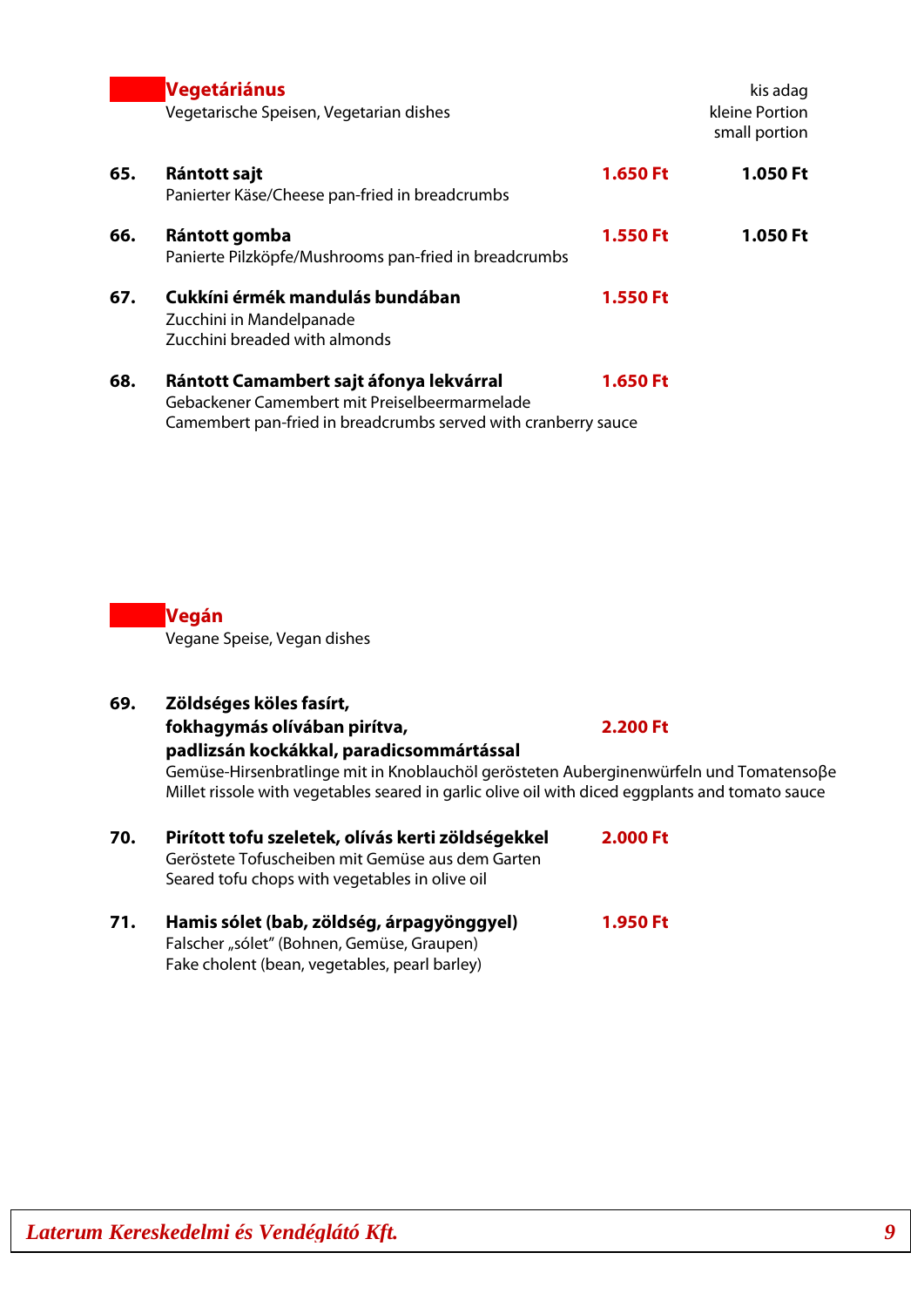# **Köretek** Beilagen, Garnishes, Side dishes **72. Párolt rizs 500 Ft** Gedünsteter Reis/Steamed rice **73. Zöldséges rizs 550 Ft** Gemüsereis/Rice with vegetables **74. Kukoricás rizs 550 Ft** Gedünsteter Reis mit Mais / Rice with corn **75. Rizi-bizi 550 Ft** Rizi-bizi (Reis mit grünen Erbsen) / Rice with green peas **76. Sós burgonya 500 Ft** Salzkartoffeln / Boiled potatoes **77. Vajas petrezselymes burgonya 550 Ft** Petersilienkartoffeln mit Butter / Parsley potatoes with butter **78. Burgonyapüré 600 Ft** Kartoffelpüree/Mashed potatoes **79. Korong burgonya chips 650 Ft** Kartoffelchips / Potato chips **80. Pirított burgonya 500 Ft** Bratkartoffeln/Sautéed potatoes **81. Hasábburgonya 550 Ft** Pommes Frites/French fries **82.** Steakburgonya **600 Ft** Steakkartoffeln/Steakpotatoes **83. Krokett 650 Ft** Kroketten/Croquettes **84. Hercegnőburgonya 650 Ft** Prinzessinkartoffeln / Duchess potatoes **85. Spagetti 600 Ft** Spaghetti/Spaghetti **86. Galuska 600 Ft** Nockerln/Dumplings **87. Párolt zöldségek 600 Ft** Gedünstetes Gemüse/Steamed vegetables **88. Grillezett wok zöldségek 1988 a 1998 a 1999 a 1999 a 1999 a 1999 a 1999 a 1999 a 1999 a 1999 a 1999 a 199** Wok-Gemüse vom Grill/Grilled vegetables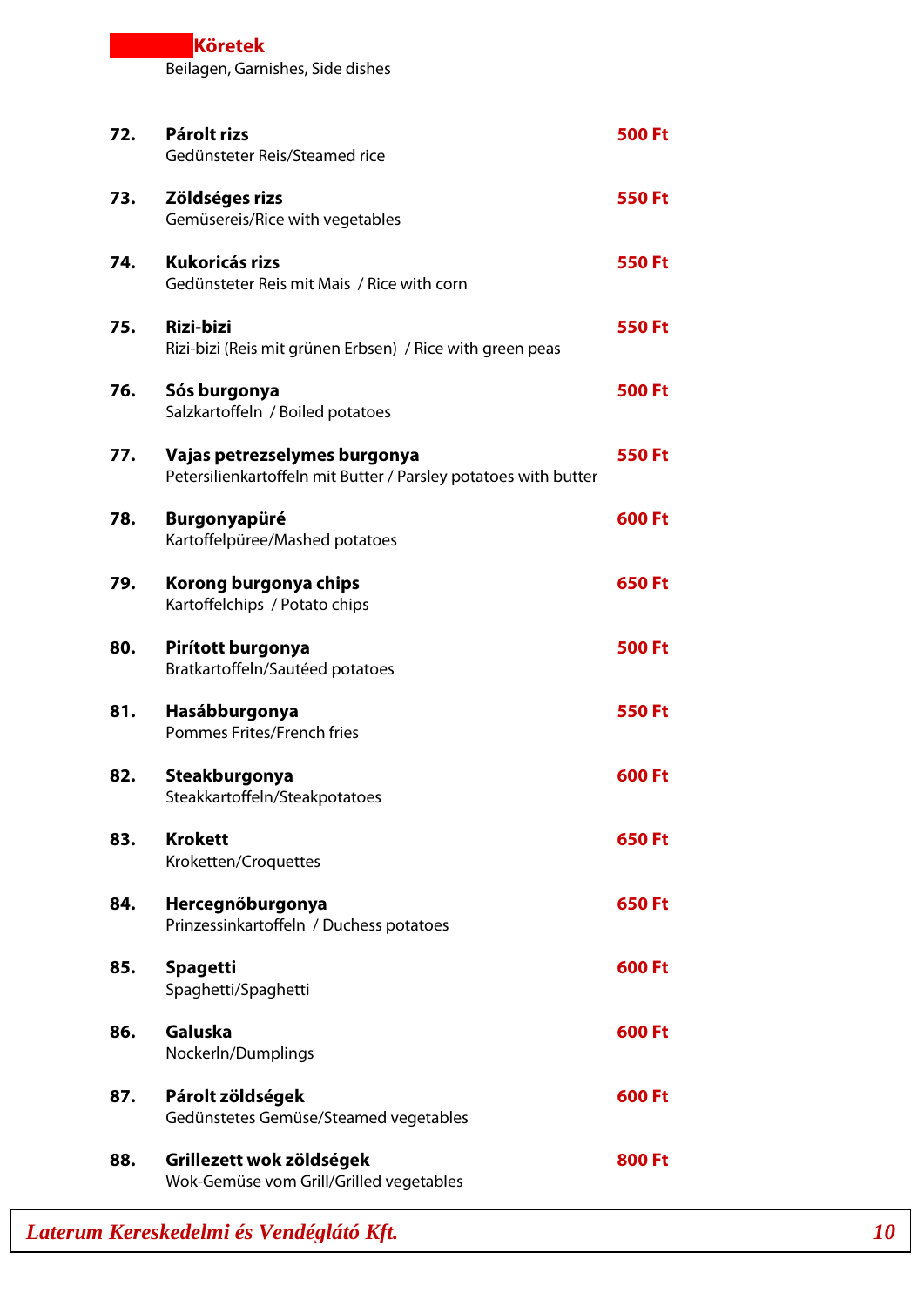**Saláták** Salate, Salads

| 89.  | Joghurtos vitamin saláta<br>Vitaminsalat mit Jogurt<br>Vitamin salad with yoghurt       | <b>850 Ft</b> |
|------|-----------------------------------------------------------------------------------------|---------------|
| 90.  | Farmer saláta<br>Farmer Salat/Farmer's salad                                            | <b>850 Ft</b> |
| 91.  | Szerb saláta (joghurtos)<br>Serbischer Salat (mit Jogurt)<br>Serbian salad with yogurt  | <b>850 Ft</b> |
| 92.  | Görög saláta<br>Griechischer Salat<br>Greek salad                                       | <b>850 Ft</b> |
| 93.  | Káposztasaláta<br>Krautsalat<br>Cabbage salad                                           | <b>500 Ft</b> |
| 94.  | Hagymás-paradicsom saláta<br>Tomatensalat mit Zwiebeln<br>Onion and tomato salad        | <b>700 Ft</b> |
| 95.  | Tejfölös uborkasaláta<br>Gurkensalat mit saurer Sahne<br>Cucumber salad with sour cream | <b>700 Ft</b> |
| 96.  | Csemege uborka<br>Saure Gurken/Pickles                                                  | <b>500 Ft</b> |
| 97.  | Vegyes saláta idénysalátákból<br>Gemischter Salat (je nach Saison)<br>Mixed fresh salad | <b>700 Ft</b> |
| 98.  | Vegyes vágott<br>Mixed Pickles/Mixed pickles                                            | <b>500 Ft</b> |
| 99.  | Cékla saláta<br><b>Rote Bete</b><br>Beetroot salad                                      | <b>500 Ft</b> |
| 100. | Ecetes paprika<br>Essigpaprika<br>Pickled paprika                                       | <b>500 Ft</b> |
| 101. | Cézár saláta<br>Cäsar-Salat, Ceasar salad                                               | 600 Ft        |
| 102. | <b>Tartármártás</b><br>Tartarsoβe/Tartar souce                                          | <b>400 Ft</b> |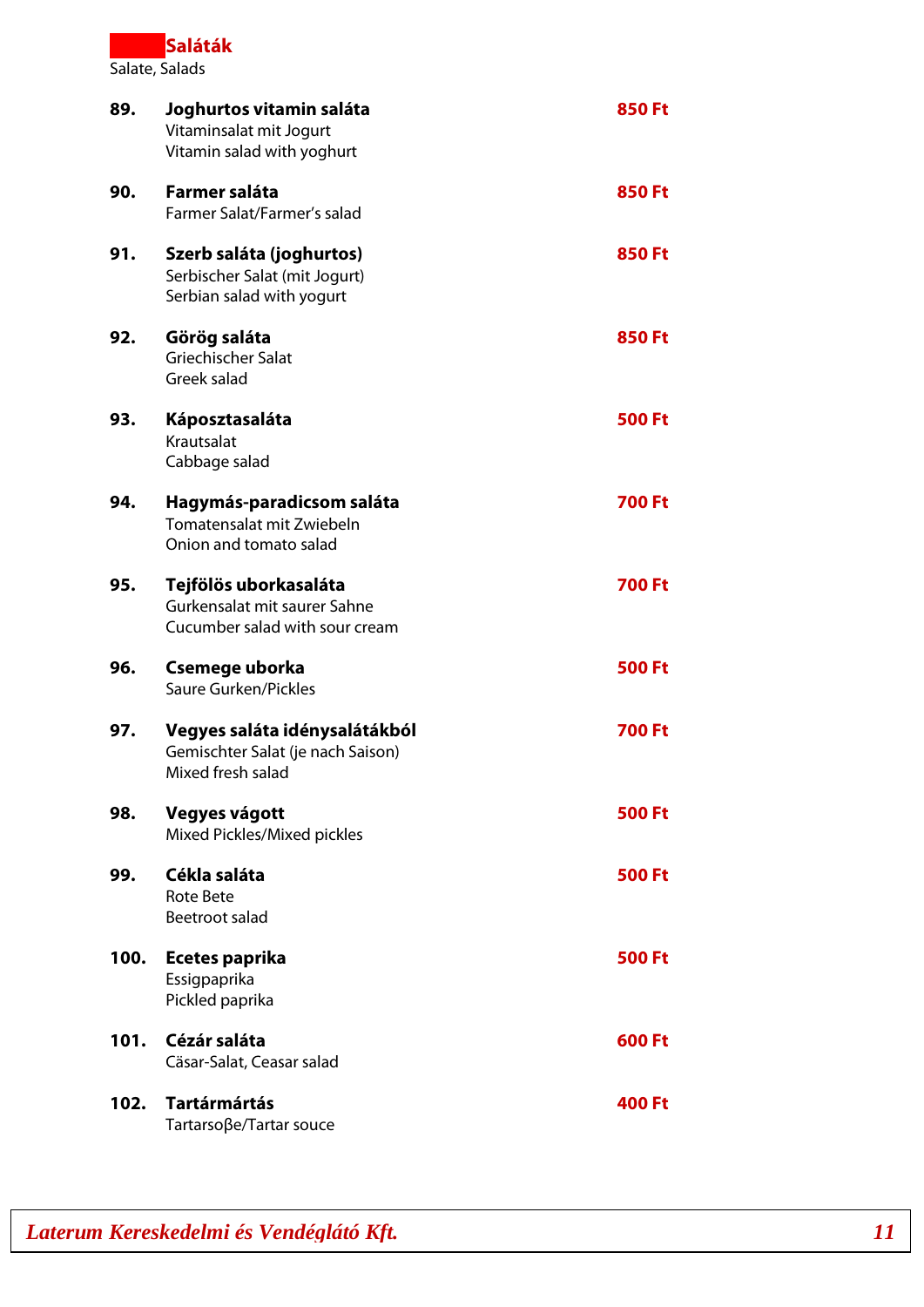|      | Tészták<br>Nudelgerichte, Pasta dishes                                                                                                                                            |                 | kis adag<br>kleine Portion<br>small portion |
|------|-----------------------------------------------------------------------------------------------------------------------------------------------------------------------------------|-----------------|---------------------------------------------|
| 103. | Spagetti carbonara<br>Spaghetti Carbonara<br>Spaghetti Carbonara                                                                                                                  | 1.300 Ft        | 850 Ft                                      |
| 104. | Túrós csusza szalonnával<br>Topfenfleckerln mit Grammeln<br>Cottage cheese noodles with fried bits of bacon                                                                       | <b>1.100 Ft</b> | 850 Ft                                      |
| 105. | Bolognai spagetti<br>Spaghetti auf Bologneser Art<br>Spaghetti Bolognese                                                                                                          | 1.350 Ft        | 950 Ft                                      |
| 106. | Milánói spagetti<br>Spaghetti auf Mailänder Art<br>Spaghetti Milanese                                                                                                             | 1,350 Ft        | 950 Ft                                      |
| 107. | Sajtos spagetti<br>Spaghetti mit Käse<br>Spaghetti with cheese                                                                                                                    | 1.100 Ft        | 850 Ft                                      |
| 108. | Paradicsomos pestos gnocchi,<br>friss bazsalikommal, parmezánnal<br>Gnocci mit Tomaten Pesto, frischem Basilikum und Parmesan<br>Gnocchi with tomato pesto, fresh basil, parmesan | 1.650 Ft        |                                             |
| 109. | Parajos-gorgonzolás gnocchi<br>Gnocci mit Spinat und Gorgonzola<br>Gnocchi with spinach and gorgonzola                                                                            | 1.650 Ft        |                                             |
| 110. | Olívás-fokhagymás tagliatelle<br>Tagliatelle mit Oliven und Knoblauch<br>Tagliatelle with garlic and olive oil                                                                    | 1.650 Ft        |                                             |
| 111. | Sonkával töltött ravioli<br>paradicsom vagy sajtmártással<br>Ravioli mit Schinken gefüllt in Tomaten- oder Käsesoße<br>Ham filled ravioli with tomato or cheese sauce             | <b>1.850 Ft</b> |                                             |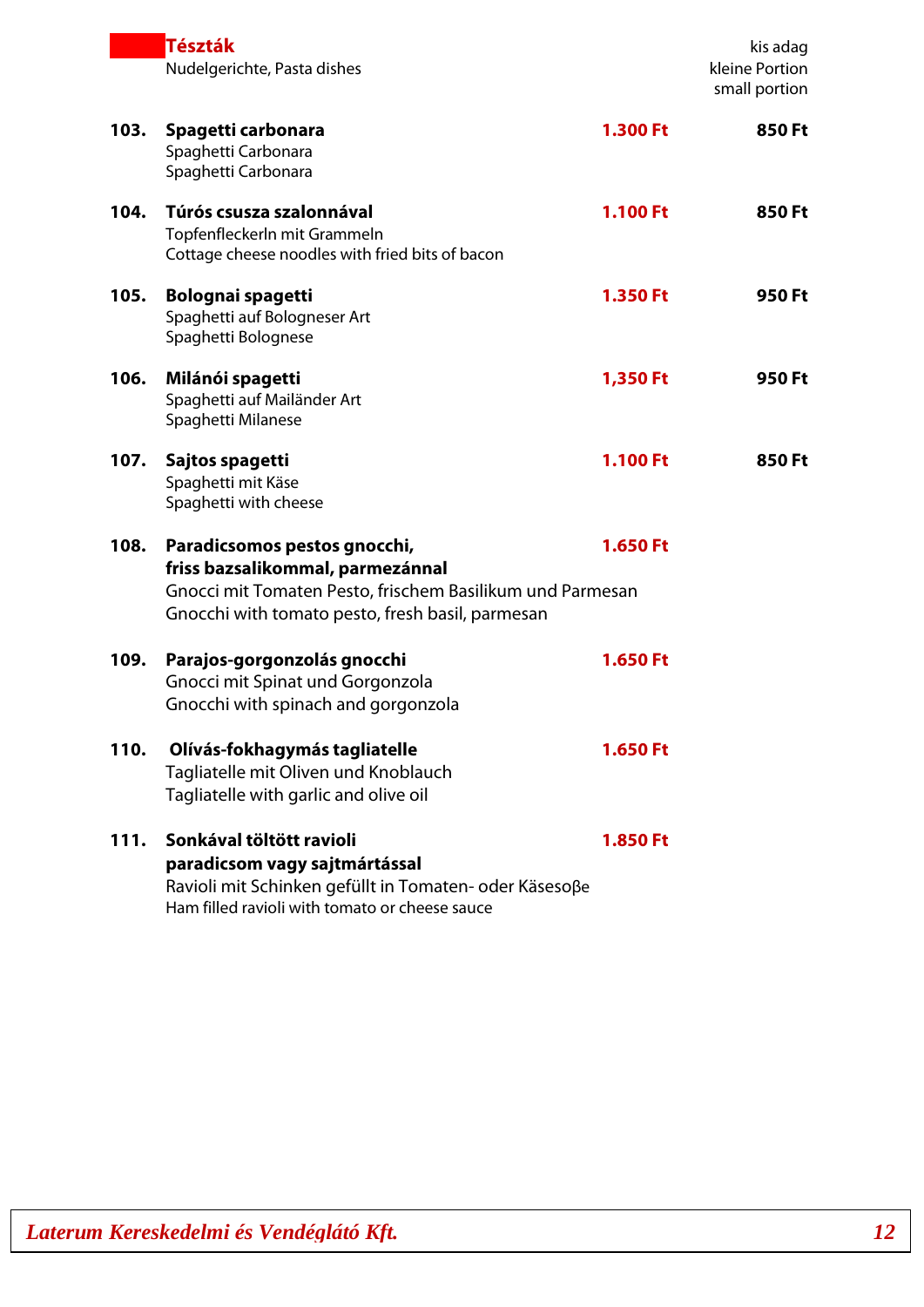# **Desszertek** Nachspeisen, Desserts **112. Palacsinta (ízes vagy fahéjas vagy kakaós) 650 Ft** Palatschinken (mit Marmelade, Zimt, oder Kakao gefüllt) Pancakes (filled with jam or cinnamon or cocoa) **113. Palacsinta (túrós vagy diós) 650 Ft** Palatschinken mit Quark oder Nuss gefüllt Pancakes filled with cottage cheese or walnut **114. Palacsinta (nutellás) 650 Ft** Palatschinken mit Nutella gefüllt Pancakes filled with Nutella **115. Nansen palacsinta 850 Ft** (Fagylalttal töltve, csoki öntettel és tejszínhab rózsával) Palatschinken auf Nansen Art (mit Eis gefüllt, mit Schokoladensoße und Sahnehäubchen) Pancakes Nansen style filled with ice cream, topped with chocolate sauce and whipped cream) **116. Gundel palacsinta 900 Ft** Gundelpalatschinken Pancakes Gundel style **117. Gesztenyepüré 850 Ft** Kastanienpüree Chestnut puree with whipped cream **118. Fagylaltkehely 800 Ft** Eisbecher Ice-cream parfait **119. Gyümölcsös fagylaltkehely 850 Ft** Eisbecher mit Obst Ice-cream parfait with fruits **120. Somlói galuska 900 Ft**

Somlauer Nockerln (Bisquit mit Vanillecreme, Sultaninen und Schokosoße) Hunharian trifle (Somlo trifle)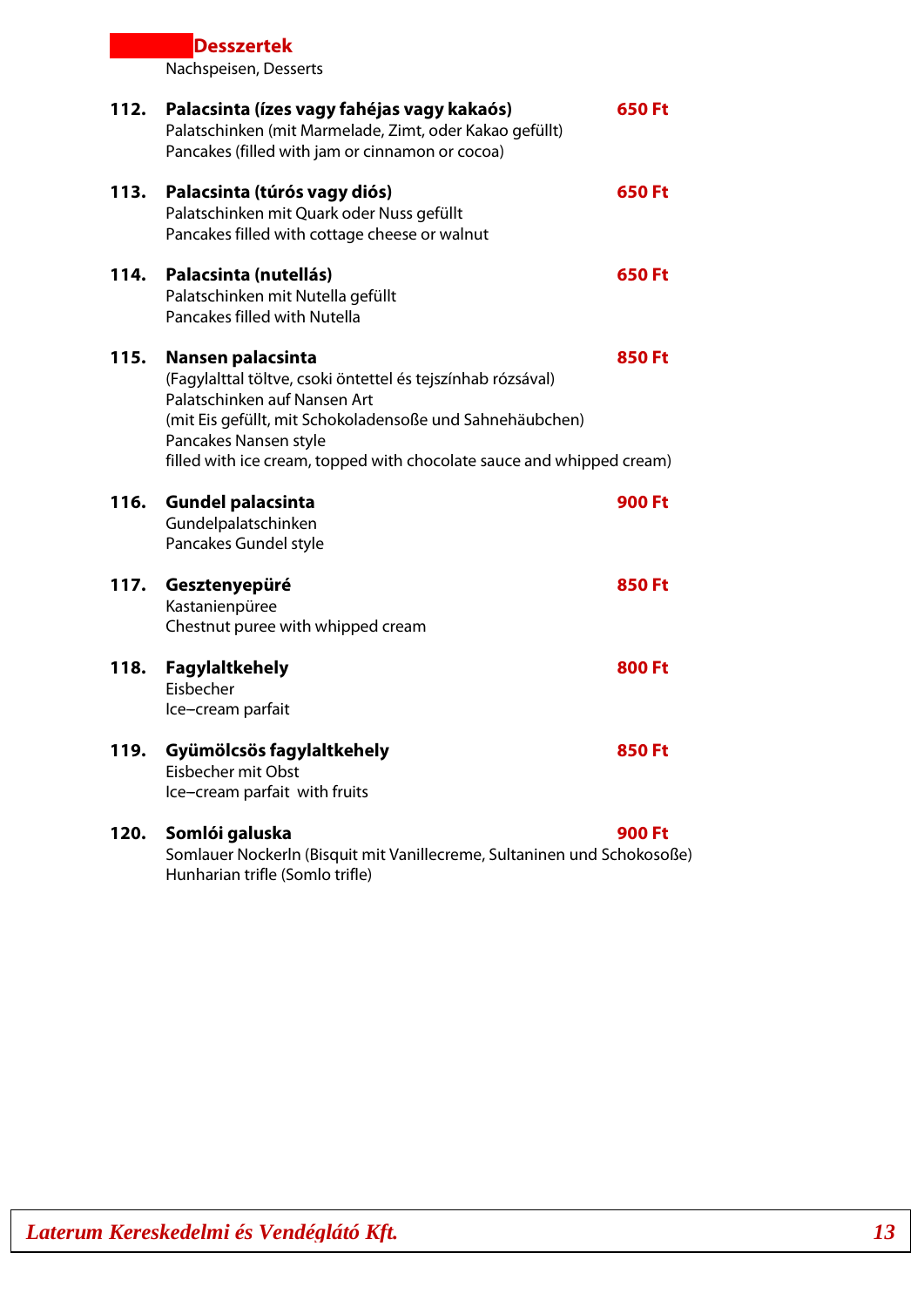**Menü-összeállítások**

Menüangebote Menu offers

## **"A'' menü-összeállítás/Menü "A'' 3 000.-Ft**

Csontleves cérnametélttel (Brühe mit Fadennudeln) (Bouillon with vermicelli) Mézes gyömbéres sertés karaj grillezett barackkal, krokett (Schweinefilet mit Honig und Ingwer mit gegrilltem Pfirsich und Kroketten) (Porkfillet with honey and ginger, grilled peaches and croquettes) Hubertus palacsinta eper öntettel (Palatschinken mit Hubertus und Erdbeersoße) (Pancakes with Hubertus and strawberry sauce)

## **"B'' menü-összeállítás/Menü "B'' 3 000.-Ft**

Magyaros gombaleves házi galuskával (Ungarische Pilzsuppe mit hausgemachten Nockerln) (Hungarian mushroom soup with homemade noodles) Hannoveri pulykamell tekercs, steak burgonya, párolt rizs, vegyes idény saláta (Putenbrustroulade mit Käse und geräucherter Wurst gefüllt, Steakkartoffeln, gedünsteter Reis, gemischter Salat) (Turkey breast rolls filled with cheese and smoked sausage,steak potato,steamed rice,mixed salad) Gesztenye püré (Kastanienpüree) (Chestnut puree)

## **"C'' menü-összeállítás/Menü "C'' 3 000.-Ft**

Francia hagymaleves (Französische Zwiebelsuppe) (French onion soup) Fogas filé Kárpáti módra, hercegnő burgonya Zanderfilet auf Kárpáti Art mit Prinzessinkartoffeln (Perch fillet in Kárpáti style,dutchess potatoes) Somlói galuska (Somlauer Nockerln - Bisquit mit Vanillecreme, Sultaninen und Schokosoße) (Hungarian trifle)

## **"D'' menü-összeállítás /Menü "D'' 3 000.-Ft**

Brokkoli krémleves sajttal (Brokkolicremesuppe mit Käse) (Cream of broccoli soup with cheese) Grillezett cukkíni póréhagymás sajtmártással, rösztike burgonya (Gegrillte Zucchini, Käsesoße mit Porree, Kartoffeln) (Grilled zucchini with onion and cheese sauce, potato) Tejszínes gyümölcs koktél (Obstcocktail mit Sahne) (Fruit cocktail with whipped cream)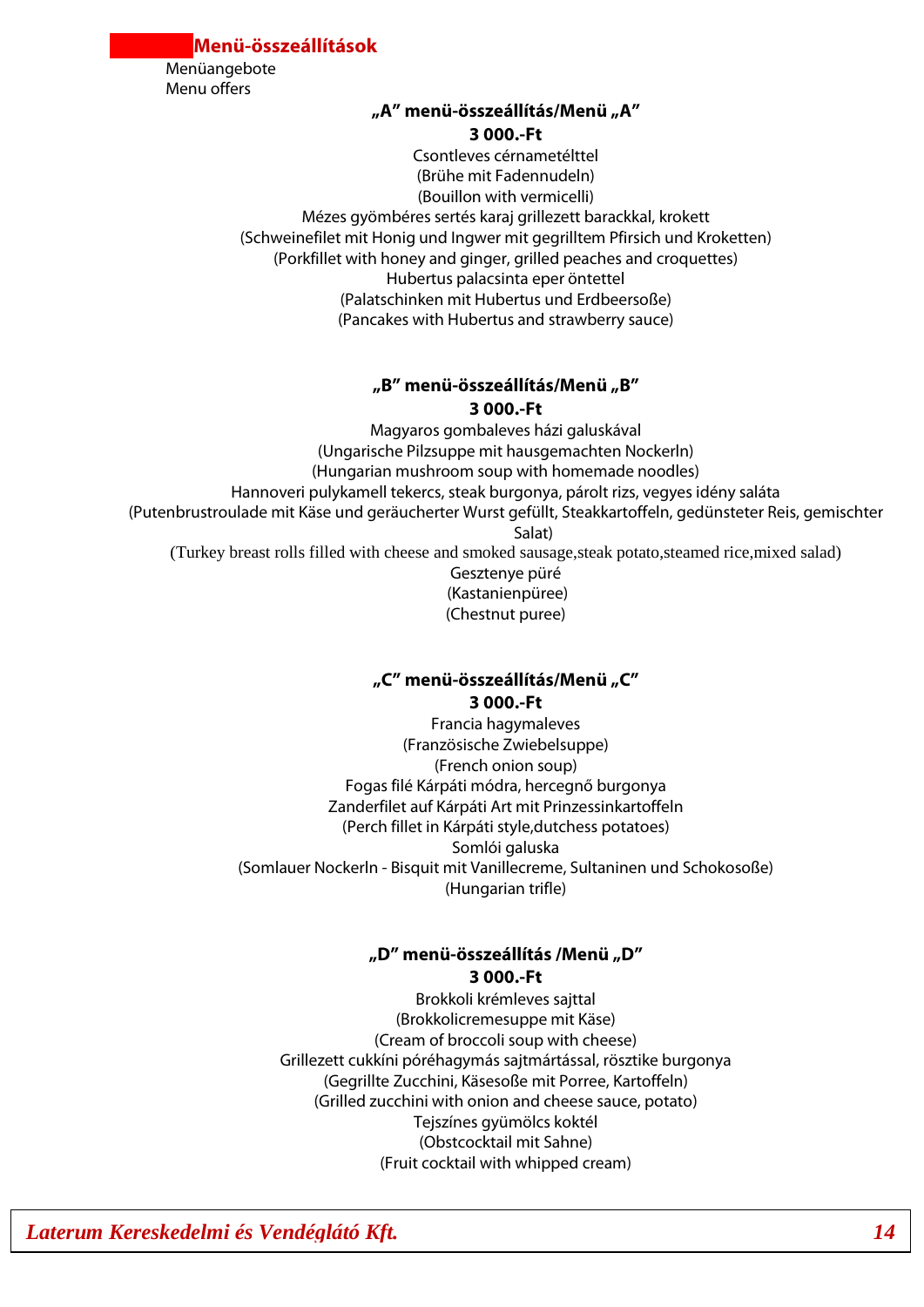# **Kímélő ételek** Schonkost, Soft diet

# Levesek:

# Suppen, Soups:

|           | 121. Csirkeragu leves<br>Hühnerragoutsuppe<br>Chicken ragout soup                                                                                                                               | <b>1.050 Ft</b> |
|-----------|-------------------------------------------------------------------------------------------------------------------------------------------------------------------------------------------------|-----------------|
| 122.      | Húsleves saját zöldségeivel<br>Fleischsuppe mit Gemüse<br>Broth with vegetables                                                                                                                 | <b>850 Ft</b>   |
| 123.      | <b>Gomba leves</b><br>Pilzsuppe<br>Mushroom soup                                                                                                                                                | <b>850 Ft</b>   |
| Főételek: |                                                                                                                                                                                                 |                 |
|           | <b>Hauptgerichte, Main courses:</b>                                                                                                                                                             |                 |
| 124.      | Roston sült pulykamell filé kerti zöldségekkel<br>Putenbrustfilet vom Rost mit Gemüse<br>Roasted turkey breast with vegetables                                                                  | 2.250 Ft        |
| 125.      | Pácolt sertés érmék, grillezett Spanyol lecsóval<br>(Ratatoulli)<br>Marinierte Schweinemedaillons mit Ratatouille<br>Marinated pork medallions with ratatouille                                 | 2.200 Ft        |
| 126.      | Csirkemell csíkok paleo bundában,<br>grillezett zöldségekkel<br>Hühnerbruststreifen im Paleomantel mit gegrilltem Gemüse<br>Chicken breast stripes in paleo breadcrumbs with grilled vegetables | 2.200 Ft        |
| 127.      | Vörösboros marhapörkölt, paleolit tészta<br>Rindsgulasch mit Rotwein gekocht, Paleo-Nudeln<br>Beef stew with red wine and paleo pasta                                                           | 2.550 Ft        |